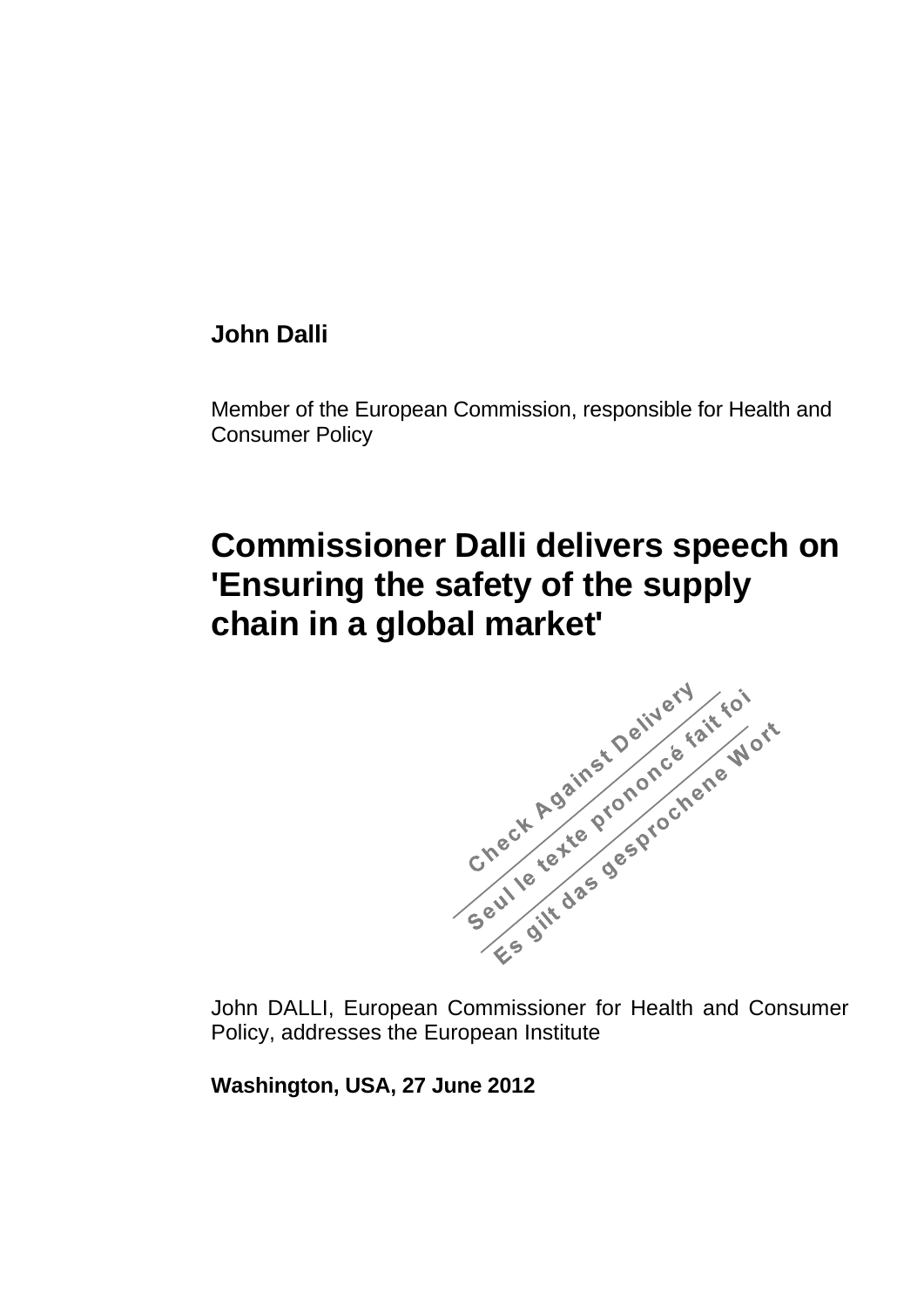**EUROPEAN INSTITUTE – SPEAKING EVENT**

**WEDNESDAY 27 JUNE 2012: 17.30-19.00HRS WASHINGTON - USA** 

### **SPEECH**

#### **ENSURING SAFETY OF THE SUPPLY CHAIN IN A GLOBAL**

#### **MARKET**

# **Introduction**

I am very pleased to be here in Washington today to address the European Institute on the broad topic of the safety of the supply chain, a cross-cutting theme in my area of responsibility: health and consumer policy.

I would like to use this opportunity to set out where the European Commission currently stands as regards the safety of supplies in the main policy areas for which I am responsible.

Specifically, I will focus on the safety of the supply of medicines, medical devices, consumer products and food. **Medicines**

Let me start with medicines where the European Union is actively stepping up the fight against falsified medicines.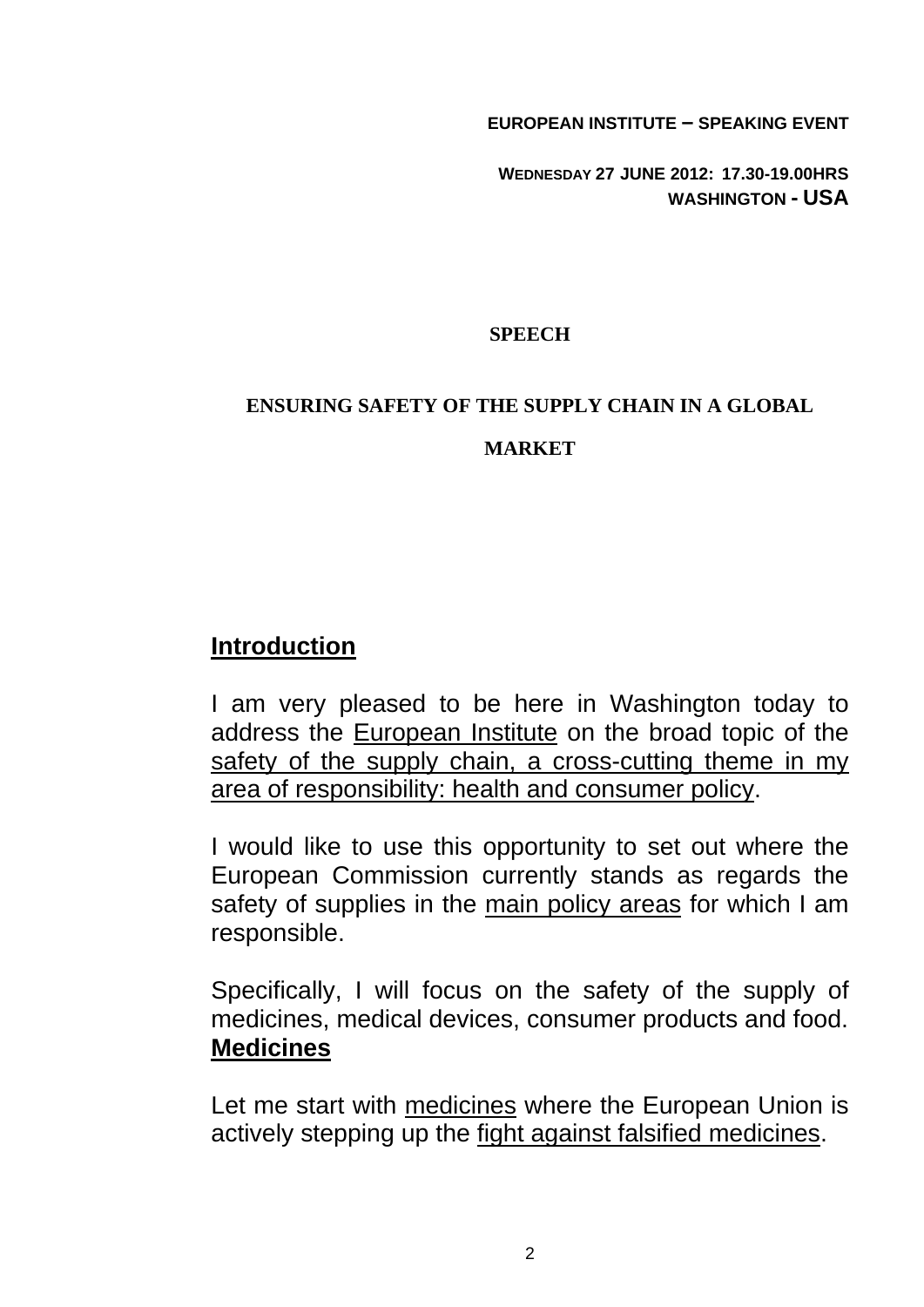The illegal supply of fake and counterfeit medicines has increased markedly in recent years – helped in no small part by the distribution opportunities offered by the relative anonymity of the internet.

This illegal activity is not limited to so-called lifestyle drugs. Even some cancer drugs have been falsely represented, which poses a real threat to the safety of citizens.

Our new European legislation on falsified medicines introduces obligatory safety features on the outer packaging of medicines.

This safety feature will include 2 parts:

- A unique identifier to verify that a medicinal product is authentic and to identify the individual pack; and
- A device to verify if the outer package has been tampered with.

These safety features will be mandatory on prescription medicines, with the possibility of certain exceptions. Over the counter medicines will, however, be exempted.

The European Commission is now working towards setting detailed rules for the establishment and control of the unique identifier. In particular:

- What information should be encoded in the unique identifier? – for example: product code, batch number, or expiry date… ?
- How should this information be carried? for example: a linear barcode, or a 2D barcode? And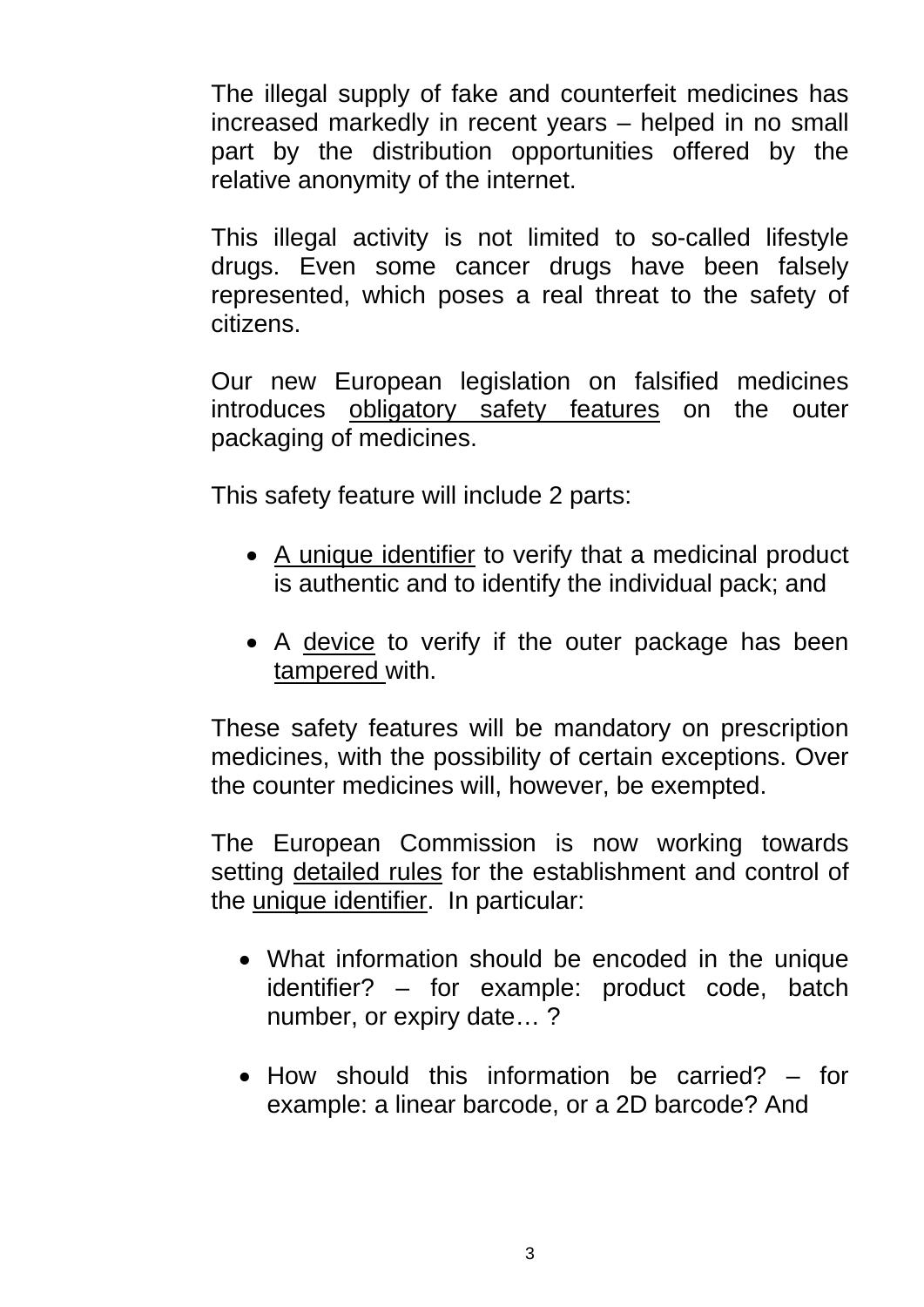• Who would be required to verify the unique identifier –wholesalers or retailers?

The outcome of a public consultation showed that a full track and trace system might lead to unnecessary costs. A check at the point of dispense could be much more cost effective.

Other important questions are:

- Who will manage and access the system? and
- Do we envisage stakeholder governance, EU or national governance?

The Commission must also take due account of the legitimate interests to protect information of a commercially confidential nature.

The recent consultation on the modalities of the unique identifiers will help to address all these critical questions.

The Commission will now start working on assessing the impact of each possible policy option, the results of which will be ready in 2013.

A delegated act for the unique identifier is planned for adoption in 2014.

Finally on this issue, we are also taking forward other rules to secure medical supply chains – namely, a common EU-wide logo to identify legal online pharmacies.

This would make it easier to distinguish between legal and illegal online pharmacies throughout the European Union.

A public consultation on a potential logo will be published later this year.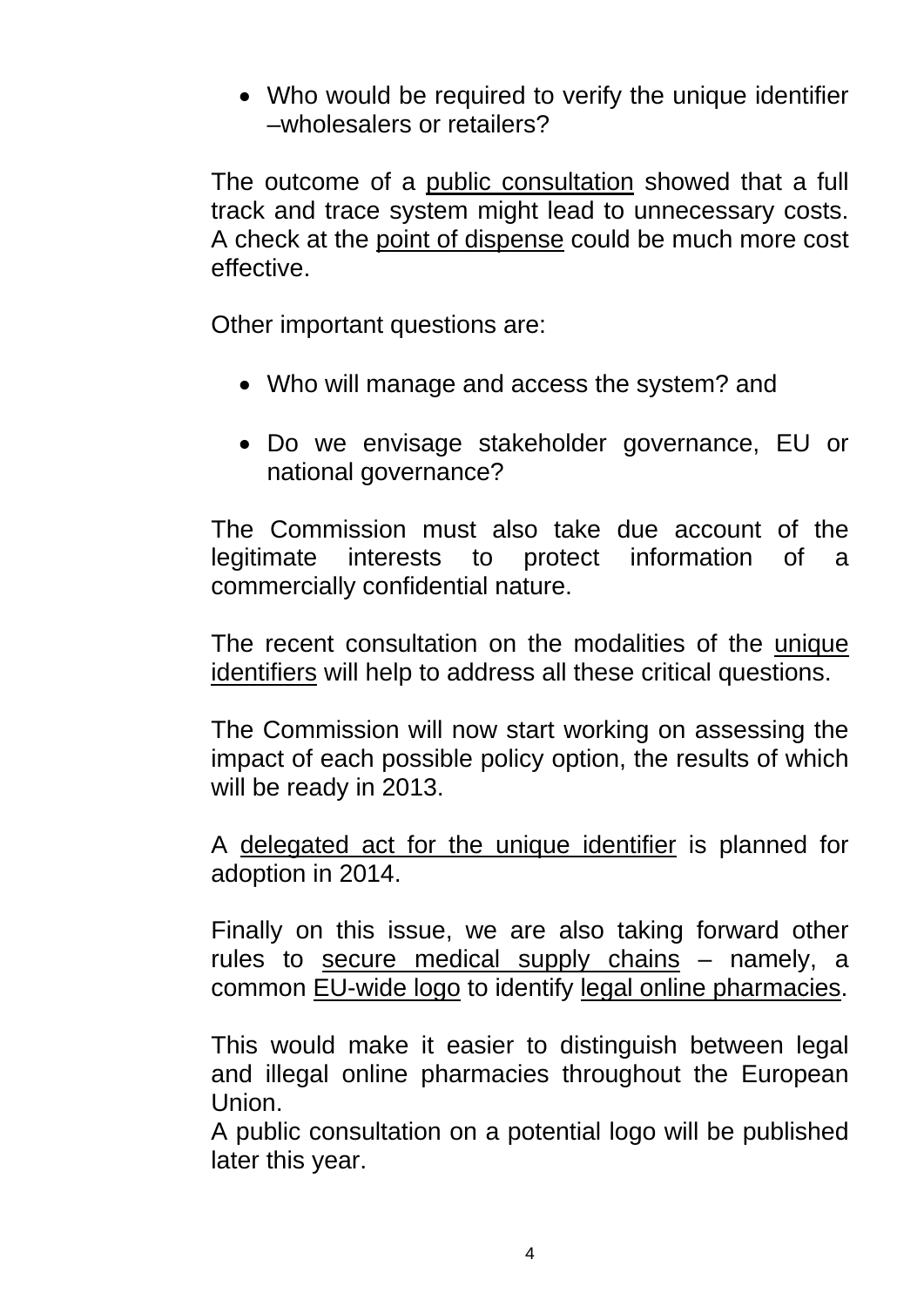Equally important, we are planning to publish a consultation paper related to checks of medicines introduced into the EU and re-exported to third countries.

As part of our strategy to fight against falsified medicines, the Commission is also reinforcing the rules for the import of active pharmaceutical ingredients and strengthening record-keeping requirements for wholesale distributors.

We are, for example, revising our guidelines for good distribution practices to ensure the storage and distribution of medicinal products under appropriate and secure conditions.

# **Medical devices**

Allow me now to turn to the issue of traceability of medical devices. Traceability is one of the key elements of the forthcoming revision of the European medical device legislation – for which the Commission will adopt proposals shortly after the summer.

Traceability of medical devices is not currently regulated by the European medical devices legislation. This has prompted some European countries to impose traceability requirements on economic operators at national or sometimes even regional level.

The forthcoming revision of the legislation will seek to introduce a Unique Device Identification (UDI) mechanism for medical devices at European level.

This UDI system – based on globally accepted guidance – is the result of a close and fruitful international cooperation where both the United-States and the European Union have played a leading role.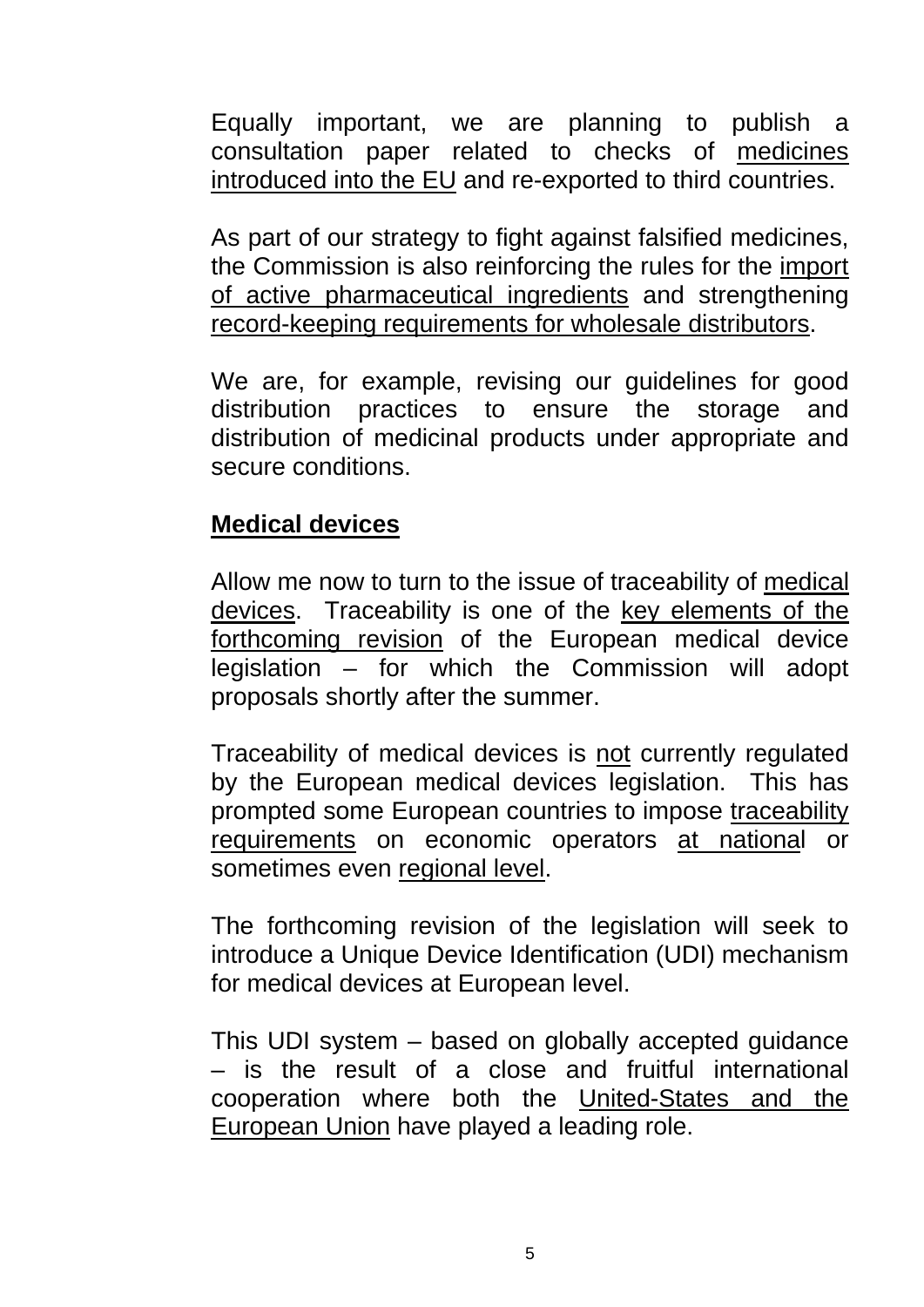It will allow the unambiguous identification of a specific device on the market, which will considerably enhance patient safety.

- First, it will enhance the effectiveness of the postmarket safety of medical devices, due to improved incident reporting, targeted field safety corrective actions and better monitoring by competent authorities;
- Second, it will optimise patient care, by reducing medical errors;
- Third, it will lead to better control of the supply chain, since all economic operators will be obliged to identify who supplied them and to whom they have supplied medical devices;
- Fourth, the UDI system will increase transparency, mainly through the establishment of a UDI database, acting as a central repository for all devices present on the European market; and
- Finally, it will contribute to the fight against counterfeiting.

## **Consumer product safety**

Let me turn now to the safety of consumer products.

In the European Union, our legislation on non-food consumer product safety is aimed at ensuring the safety of all products regardless of their origin.

And while we have made great strides forward in protecting consumers from dangerous products, we are continuously seeking to improve our systems.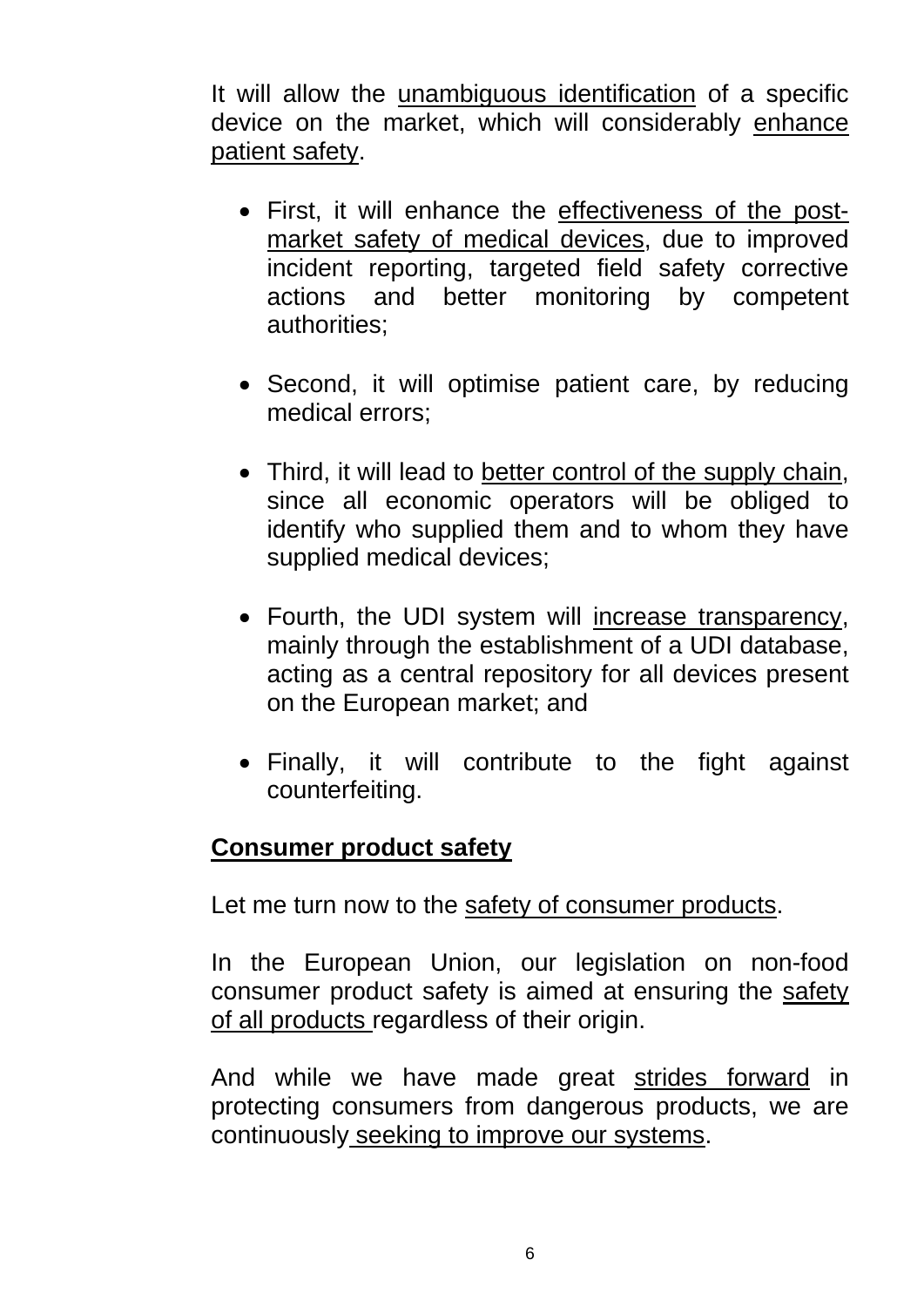Product safety has a huge global dimension and our objectives cannot be achieved in isolation.

Trade in goods is increasing; supply chains are becoming more complex; and the same products are often marketed across the globe.

In recognition of the increasingly global nature of the market, the European Commission has been actively pursuing international co-operation for many years.

A key issue for me in the context of supply chains is to work closely with the EU's main trading partners to ensure safety at source – so that only safe products are produced for our market in the first place.

Moving further along the supply chain, we also work on strengthening product safety customs controls to prevent dangerous products from entering the EU.

We are also working on improving the feasibility of tracking where dangerous products are coming from. Plus, if dangerous products reach our market, we have the EU rapid alert system between EU Member States in place (the RAPEX system) to help locate, isolate and eliminate these products.

In the international field, our two most important partners in the consumer product safety area are the United States and China.

With China we have set-up a very effective information exchange system which enables the Chinese authorities to directly follow-up any unsafe products found in the EU coming from China.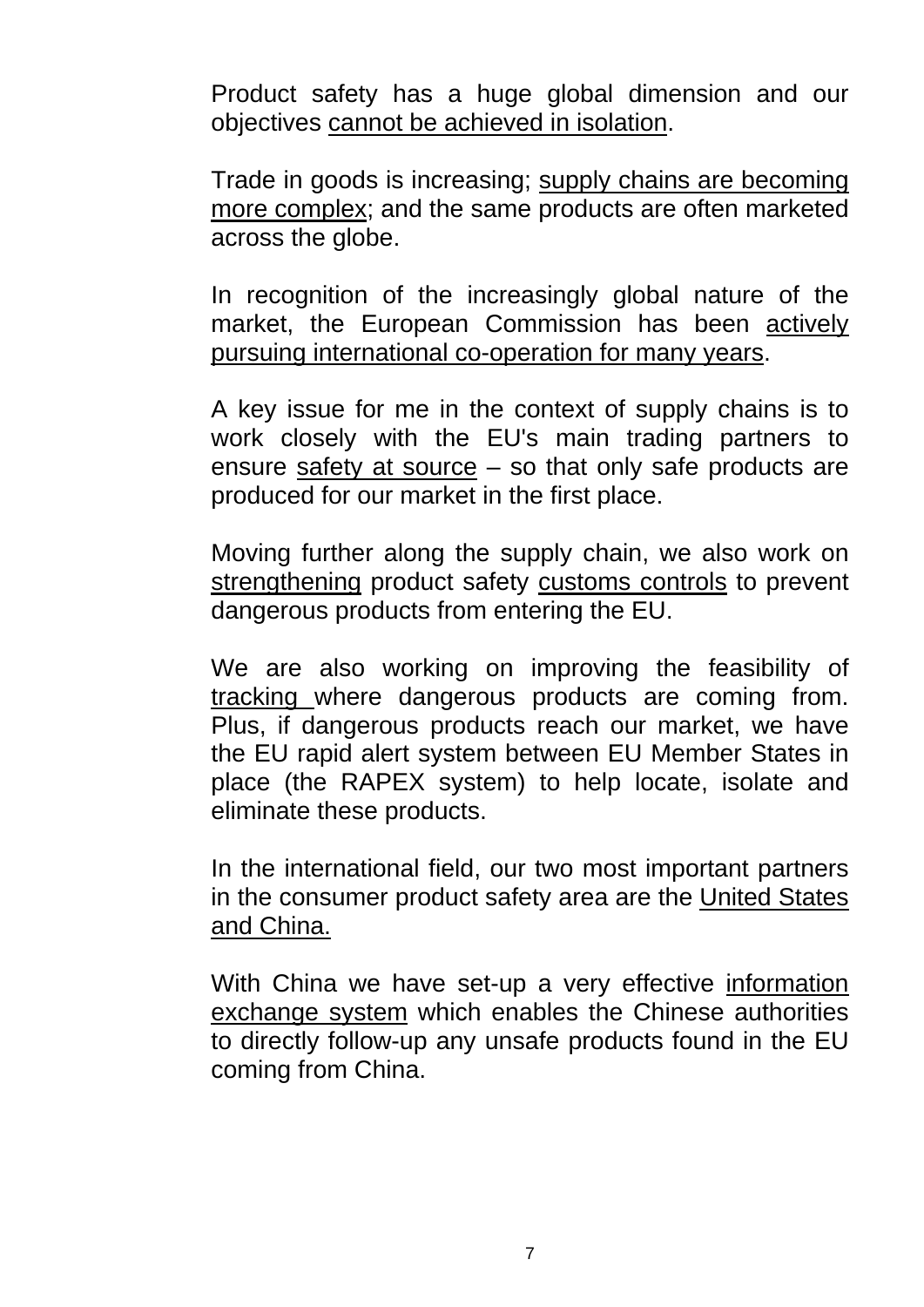Together with the US Consumer Product Safety Commission (CPSC) and the Chinese authorities, we have also taken trilateral action to improve the health and safety of consumers.

Over the next two days, the third trilateral EU-US-China consumer product safety summit will take place. I am looking forward to making further progress during the discussions in this forum.

We also have very good bilateral cooperation with the US CPSC. Unfortunately, however, due to restrictions in place in US legislation, we have not yet managed to conclude a formal EU-US agreement on consumer product safety.

This obstacle limits how we can work together both bilaterally and trilaterally.

Nevertheless we have very good informal contacts in place and we work together as much as legally possible at bilateral as well as multilateral level.

## **Food**

Finally – the safety of food supplies.

The EU is the biggest importer and exporter of food products in the world. The safety  $-$  and quality  $-$  of EU products are a major selling point. This is possible thanks to the bedrock of our food safety regulatory framework.

The EU integrated approach to food safety aims to assure a high level of safety within the European Union through coherent farm-to-table measures and adequate monitoring, whilst ensuring the effective functioning of the EU internal market and enhancing our exporting capacity.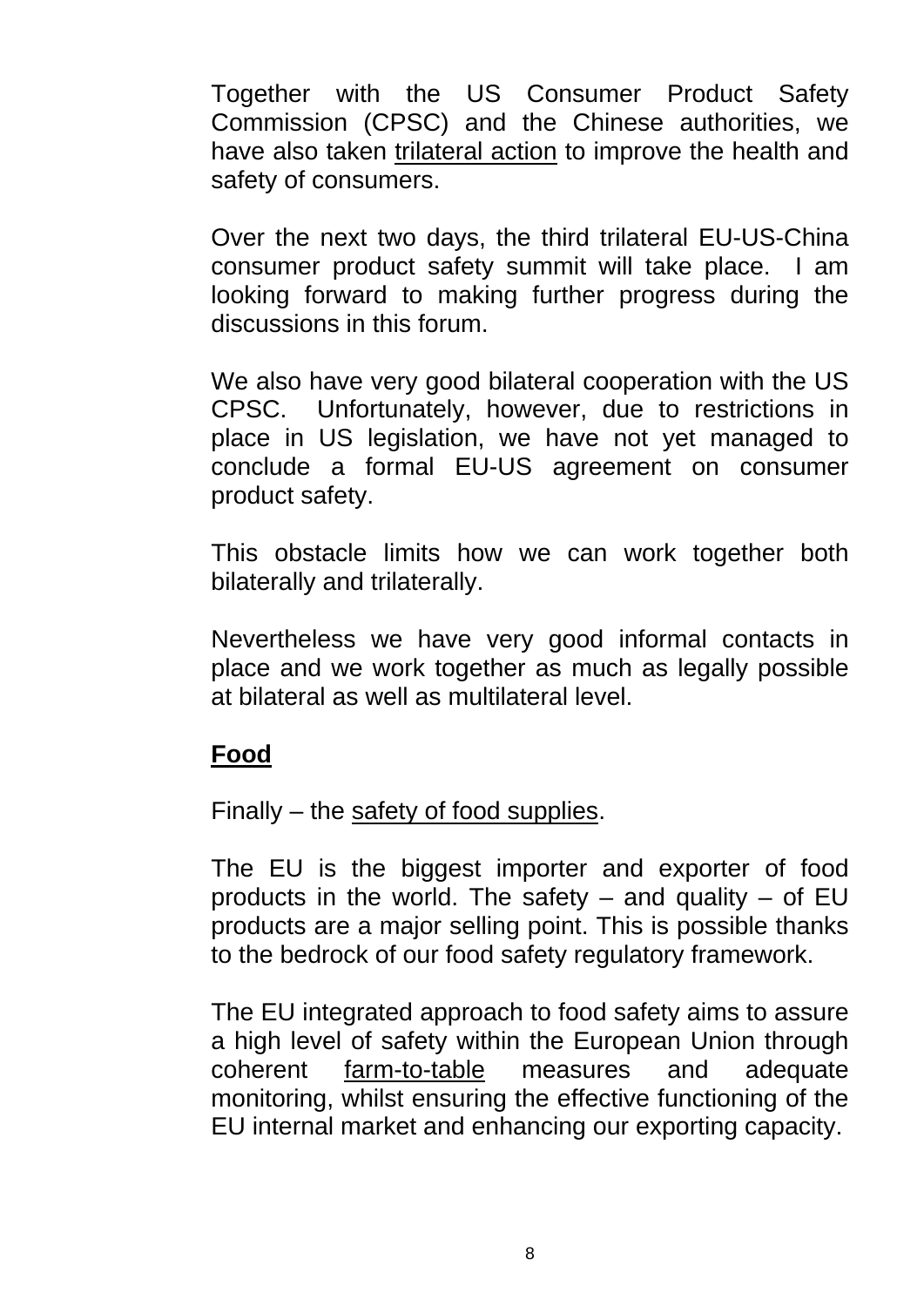This regulatory framework allows live animals, food and feed to move freely throughout the EU, and for them to be exported under safe conditions.

The publication of a White Paper on Food Safety in 2000 sparked a series of measures which transformed the EU food safety system. The General Food Law, the Hygiene Package and the Food and Feed Control Regulation are cornerstones of the EU Food Safety system.

Other essential elements of our system are the Rapid Alert System for Food and Feed, which enables swift and effective action to be taken when problems arise, and the Better Training for Safer Food project, which trains Member State and third country control staff in our food safety rules.

Whilst we are satisfied with the results from the implementation of this framework:

- we continue to take firm action to counter risks to the food chain;
- we continue to retain and strengthen the credibility of the EU framework;
- and we continue to ensure that the regulatory framework remains modern and risk-based.

We are currently working on a series of initiatives to further fine-tune our rules, taking account of the experience gained in recent years. Let me only mention three topics:

- 1. the review of the official food and feed controls;
- 2. the review of the hygiene package, and